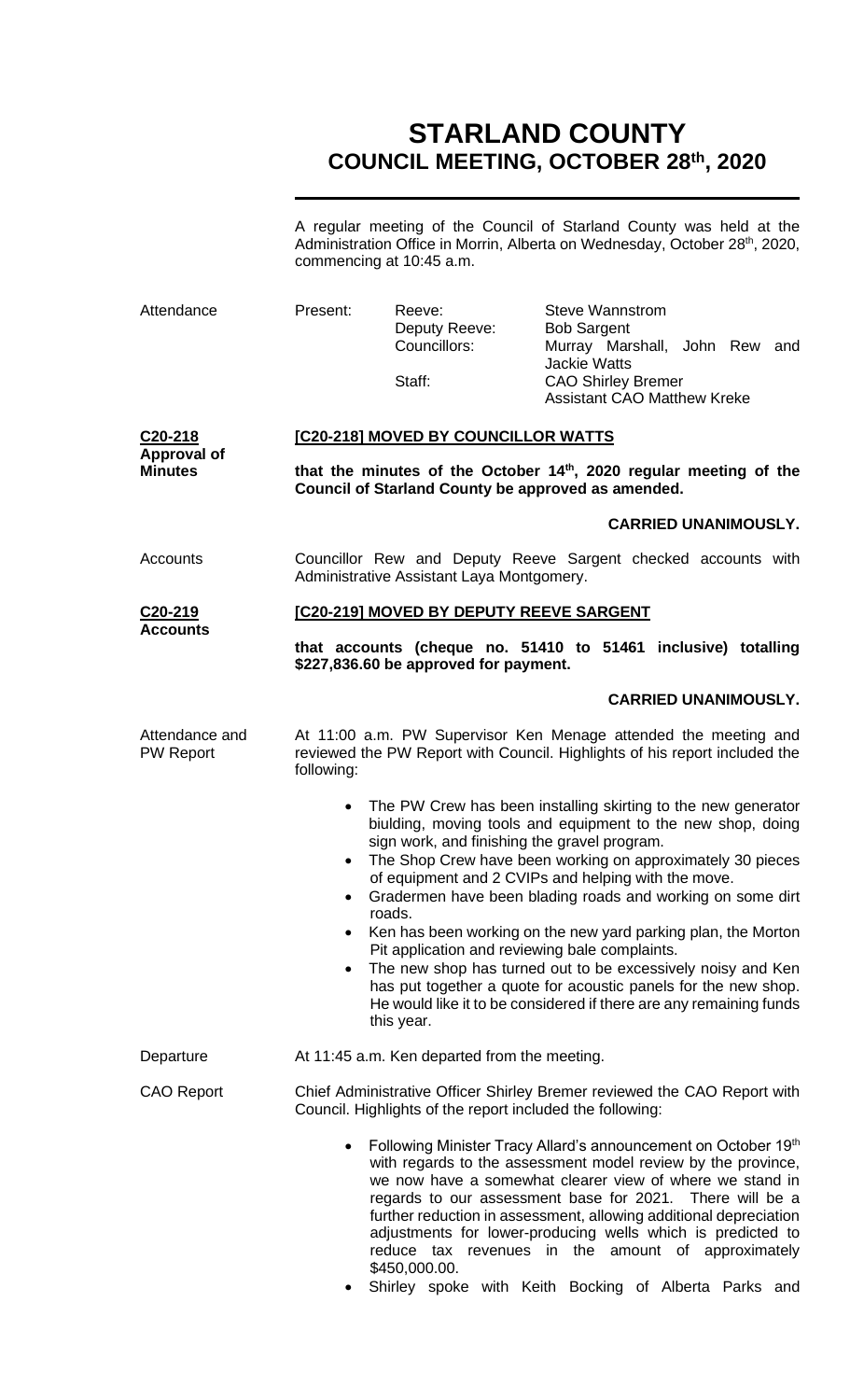|                                      | Recreation regarding Starland's expression of interest in taking<br>over the Tolman Bridge Campground. The issue has not been<br>decided at the Ministerial Level and there is still some question<br>as to whether the disposition of this land will be a Parks and<br>Recreation responsibility or a Public Lands issue.<br>The sub-contractors have been busy working on various<br>$\bullet$<br>warranty items with our new building over the past couple of<br>months. They are still waiting for parts on the overhead door in<br>the inventory room, carpet replacement in the reception area,<br>pavement repairs and some new water leaks in the roof.<br>We<br>will be releasing the hold back soon however the bulk of the last<br>payment is still being held while the deficiencies are outstanding.                                                                                                                                                                                                                                                                                                                                                                                                                                                                                                                                         |  |  |  |
|--------------------------------------|-----------------------------------------------------------------------------------------------------------------------------------------------------------------------------------------------------------------------------------------------------------------------------------------------------------------------------------------------------------------------------------------------------------------------------------------------------------------------------------------------------------------------------------------------------------------------------------------------------------------------------------------------------------------------------------------------------------------------------------------------------------------------------------------------------------------------------------------------------------------------------------------------------------------------------------------------------------------------------------------------------------------------------------------------------------------------------------------------------------------------------------------------------------------------------------------------------------------------------------------------------------------------------------------------------------------------------------------------------------|--|--|--|
| <b>MS Report</b>                     | CAO Bremer reviewed the MS report with Council. Highlights of the report<br>included:                                                                                                                                                                                                                                                                                                                                                                                                                                                                                                                                                                                                                                                                                                                                                                                                                                                                                                                                                                                                                                                                                                                                                                                                                                                                     |  |  |  |
|                                      | The Utilities Crew has been busy working on the annual water<br>flushing and infrastructure review program. The process includes<br>the operation of all the main valves and hydrants throughout all the<br>various systems. The procedure helps to identify any deficiencies<br>or operational problems such as valves that will not open or close.<br>This allows the opportunity to make repairs prior to any critical<br>situations or events.<br>The past few weeks have been very busy for permitting of fires<br>across the County. The advisory for Starland County was lifted with<br>the snow and many landowners have taken advantage of the<br>opportunity to burn off some debris. All the permits at this time have<br>been restricted to pits only. Glen has also drafted up a set of new<br>guidelines and conditions for "Flax Straw Burning" which has<br>become an issue in some areas of the County.<br>Glen has begun working to compile information with respect to<br>various projects and capital projects for the purpose of outlining<br>some priorities for strategic planning for the next year and into the<br>Included in the review will be development of county<br>future.<br>properties, recreational lots, utility servicing, water station upgrades<br>or repairs and areas within the scope of "essential services". |  |  |  |
| <b>Policy 120-1</b>                  | Council was issued with a finalized copy of Policy 120-1, Employee Use of<br>Municipal Vehicles, Equipment and Facilities. The policy sets out the<br>conditions whereby staff may use County assets for their own benefit.<br>Administration are proposing revisions to bring the policy in line with current<br>practice. Council discussed the possibility of removing section 2 entirely<br>and limiting rentals to ratepayers only.                                                                                                                                                                                                                                                                                                                                                                                                                                                                                                                                                                                                                                                                                                                                                                                                                                                                                                                  |  |  |  |
| C20-220<br><b>Policy 120-1</b>       | [C20-220] MOVED BY COUNCILLOR REW                                                                                                                                                                                                                                                                                                                                                                                                                                                                                                                                                                                                                                                                                                                                                                                                                                                                                                                                                                                                                                                                                                                                                                                                                                                                                                                         |  |  |  |
|                                      | that Starland County amend Policy 120-1 by removing section 2,<br><b>Employee Use of Equipment.</b>                                                                                                                                                                                                                                                                                                                                                                                                                                                                                                                                                                                                                                                                                                                                                                                                                                                                                                                                                                                                                                                                                                                                                                                                                                                       |  |  |  |
|                                      | <b>MOTION CARRIED.</b>                                                                                                                                                                                                                                                                                                                                                                                                                                                                                                                                                                                                                                                                                                                                                                                                                                                                                                                                                                                                                                                                                                                                                                                                                                                                                                                                    |  |  |  |
| <b>Stettler County</b><br><b>ICF</b> | Council was presented with a draft copy of the Stettler-Starland County ICF<br>document and Bylaw which is required under the terms of the new Municipal<br>Government Act. The document lists all separate and jointly provided<br>services and outlines a dispute resolution process should disagreements<br>arise.                                                                                                                                                                                                                                                                                                                                                                                                                                                                                                                                                                                                                                                                                                                                                                                                                                                                                                                                                                                                                                     |  |  |  |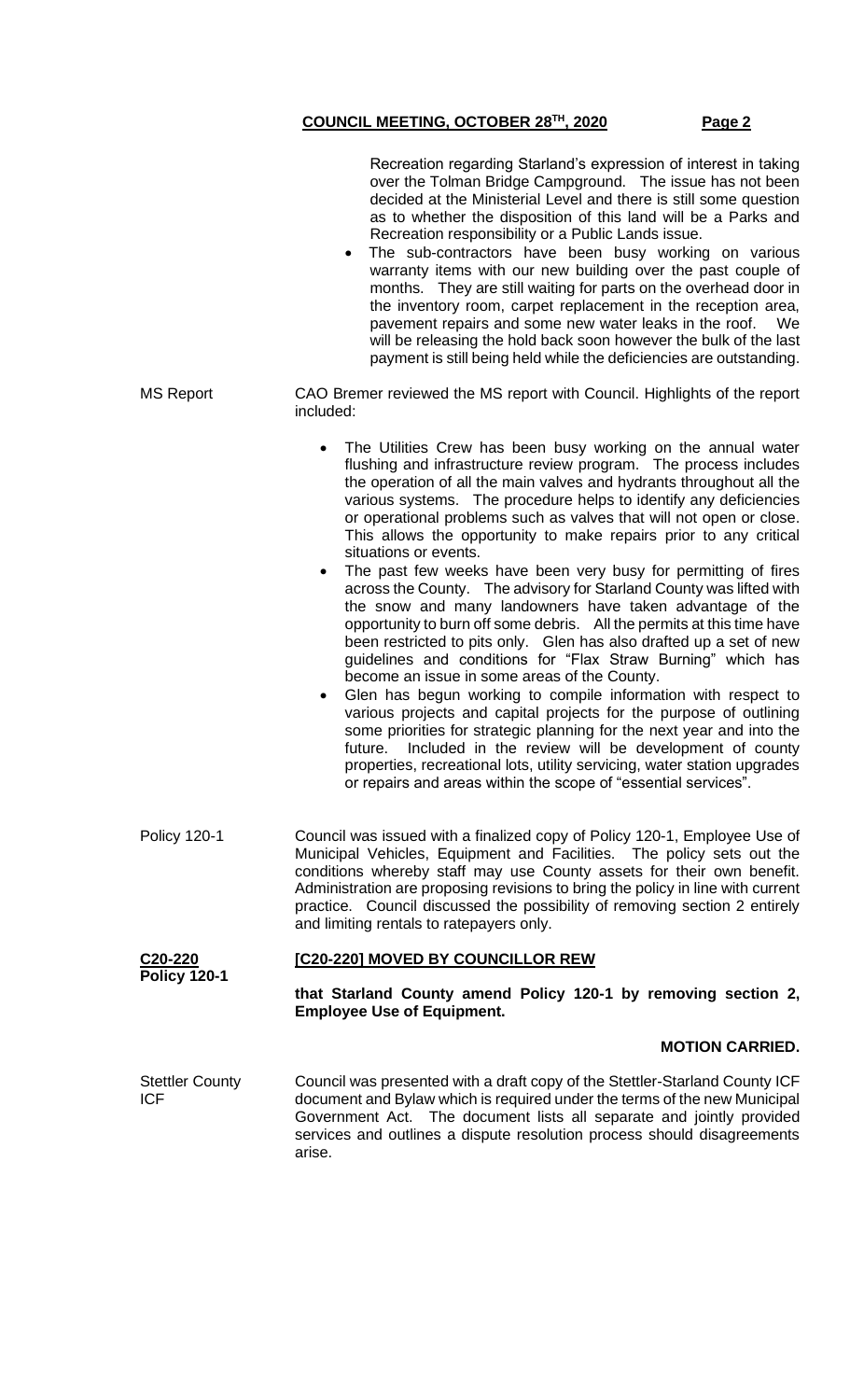**C20-221 Bylaw 1157 – Motion to Establish [C20-221] MOVED BY COUNCILLOR WATTS that Bylaw No. 1157, to adopt an Intermunicipal Collaboration Framework between Starland County and the County of Stettler, be established. CARRIED UNANIMOUSLY. C20-222 Bylaw 1157 – 1 st Reading [C20-222] MOVED BY DEPTUY REEVE SARGENT that Bylaw No. 1157 be given First Reading. CARRIED UNANIMOUSLY. C20-223 Bylaw 1157 – 2 nd Reading [C20-223] MOVED BY COUNCILLOR MARSHALL that Bylaw No. 1157 be given Second Reading. CARRIED UNANIMOUSLY. C20-224 Bylaw 1157 – Motion to Have 3rd Reading [C20-224] MOVED BY COUNCILLOR REW that Bylaw No. 1157 be presented for Third Reading at this meeting. CARRIED UNANIMOUSLY. C20-225 Bylaw 1157 – 3 rd Reading [C20-225] MOVED BY REEVE WANNSTROM that Bylaw No. 1157, to adopt an Intermunicipal Collaboration Framework between Starland County and the County of Stettler, be given Third and Final Reading and finally passed. CARRIED UNANIMOUSLY.** RMA Fall **Convention** Information Council was given a copy of the agenda for the Fall RMA Conference which will be held digitally on November  $3<sup>rd</sup>$  and  $4<sup>th</sup>$ . Administration also prepared a summary and recommendation list for all resolutions that will be under consideration at the conference. **Municipal** Indicator Results Notice was received from Municipal Affairs that after review Starland County has been deemed to be "not at risk" of being unsustainable based on the departments 13 indicators. Hanna Medical **Requisition** Hanna Medical Properties issued its 2021 requisition to Starland County which based on a formula of \$45.53 per user is \$8,650.70. Starland County has estimated 190 users based on previous census information. **C20-226 Hanna Medical Requisition [C20-226] MOVED BY COUNCILLOR MARSHALL that Starland County pay the Hanna Medical Properties requisition of \$8,650.70 for the 2021 fiscal year. CARRIED UNANIMOUSLY.** Operational and Recreation Grants CAO Bremer reminded Council that the 2020 Operational and Ice Plant Grant deadline is coming up and all eligible community groups should prepare and submit their applications. Election 2021 2021 will see the next Alberta Municipal Election and in preparation for this the Government of Alberta has released a Question and Answer Publication as well as some new resources for Returning Officers. This year the period for accepting nominations has been extended so Starland will have to appoint a returning officer earlier than usual.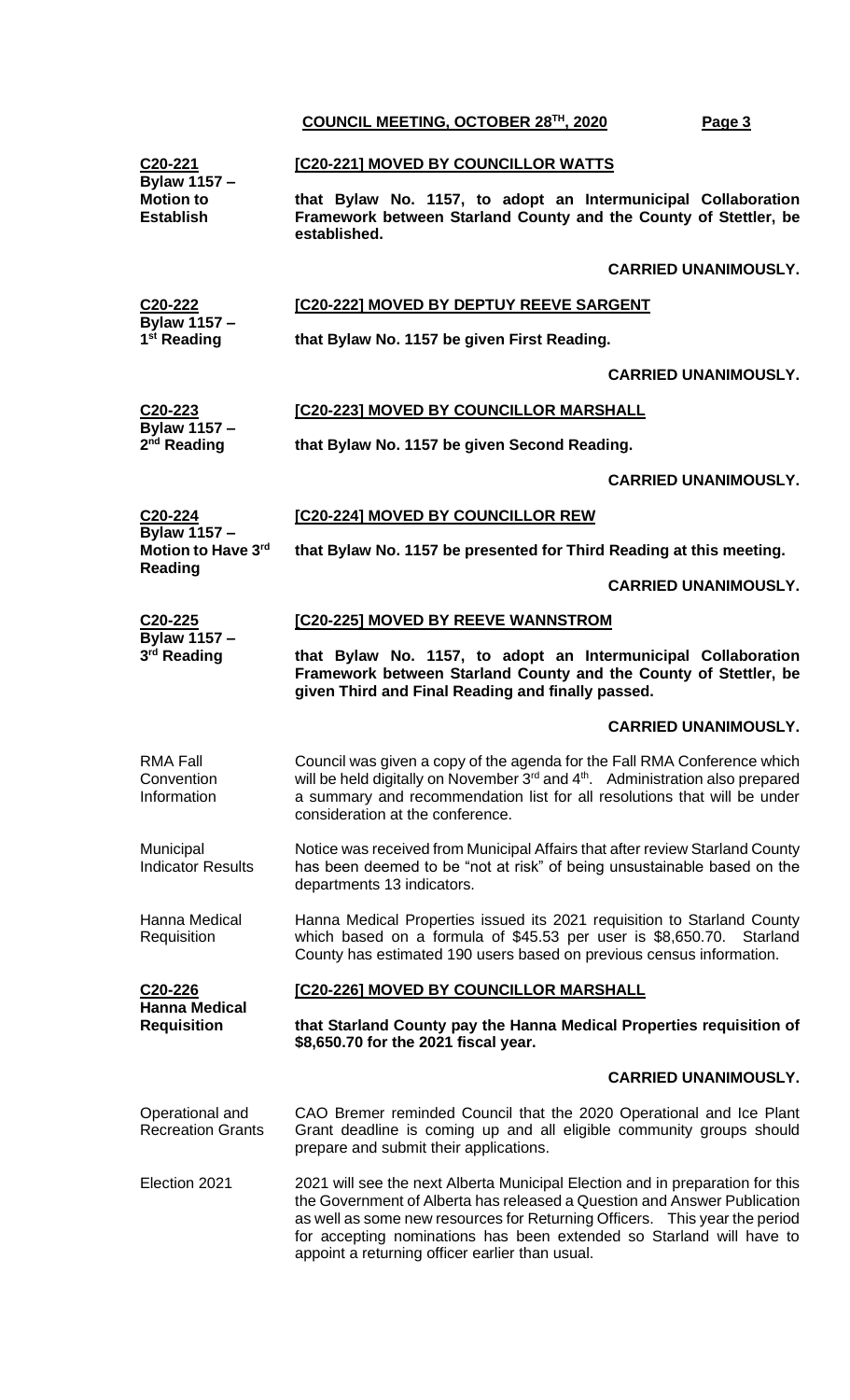#### **C20-227 Appointment of Returning Officer**

## **[C20-227] MOVED BY COUNCILLOR REW**

**that Assistant Chief Administrative Officer Matthew Kreke be appointed as Returning Officer for the 2021 Municipal Election.**

### **CARRIED UNANIMOUSLY.**

- Municipal Assessment Review Council was presented with a copy of a communication from Minister of Municipal Affairs Tracy Allard detailing how her department will be moving forward on changes to the assessment system for oil and gas properties in Alberta. The government will not be going with any of the previously proposed models and will instead be offering targeting tax holidays to new oil and gas developments as well as increased depreciation on some low producing wells. The developments are expected to decrease Starland County's revenues by an additional \$450,000.00 annually which when combined with reductions to shallow gas well assessment has reduced Starland County revenue approximately 10%. The impacts of this change have been summarized in a public news release that administration will be submitting to the media.
- Policy 120-8 Council reviewed administration's proposed amendments to Policy 120-8, the Public Participation Policy. The amendments proposed were suggested during Starland County's Municipal Accountability Program Review. The changes recommended add circumstances whereby Starland County would engage in public participation. This policy amendment will be reviewed by Council and discussed further at the next Council Meeting.

#### **C20-228 Motion to [C20-228] MOVED BY COUNCILLOR WATTS**

**that under the exemption granted by Section 17, Division 2, Part 4 of the Freedom of Information and Protection of Personal Privacy Act Reeve Wannstrom, Deputy Reeve Sargent and Councillors Watts, Rew and Marshall along with Staff Bremer, Fazekas and Kreke proceed with the meeting In-Camera at 2:35 p.m.**

#### **CARRIED UNANIMOUSLY.**

Departure **At 3:45 p.m. Deputy Reeve Sargent and Finance Manager Fazekas** departed from the meeting.

## **[C20-229] MOVED BY COUNCILLOR REW**

| VLU-LLJ               |  |
|-----------------------|--|
| <b>Motion to</b>      |  |
| <b>Proceed Out of</b> |  |
| In-Camera             |  |
|                       |  |

**Proceed In-Camera**

**C20-229**

**Council Committees** 

Council

**that the meeting proceed out of In-Camera at 3:50 p.m.**

#### **CARRIED UNANIMOUSLY.**

All councillors present reported briefly on the committees to which they are appointed.

**Communications** Council Communications:

- i) Prairie Land Public School Division re: News Release
- ii) Alberta Police Interim Advisor Board re: Information Update
- iii) Alberta RCMP re: Annual Report 2019-2020
- iv) Rural Municipalities of Alberta
	- Contact Newsletter (2 Issues)
		- Presidents Message

Accounts Accounts - see prior motion.

| A.H. GRADER SERVICE LTD.       | CK# 51410 | 8.967.00  |
|--------------------------------|-----------|-----------|
| ACKLANDS-GRAINGER INC.         | CK# 51411 | 178.42    |
| ADAMS INDUSTRIAL SUPPLIES INC. | CK# 51412 | 856.58    |
| ALBERTA MUNICIPAL AFFAIRS      | CK# 51413 | 33.133.98 |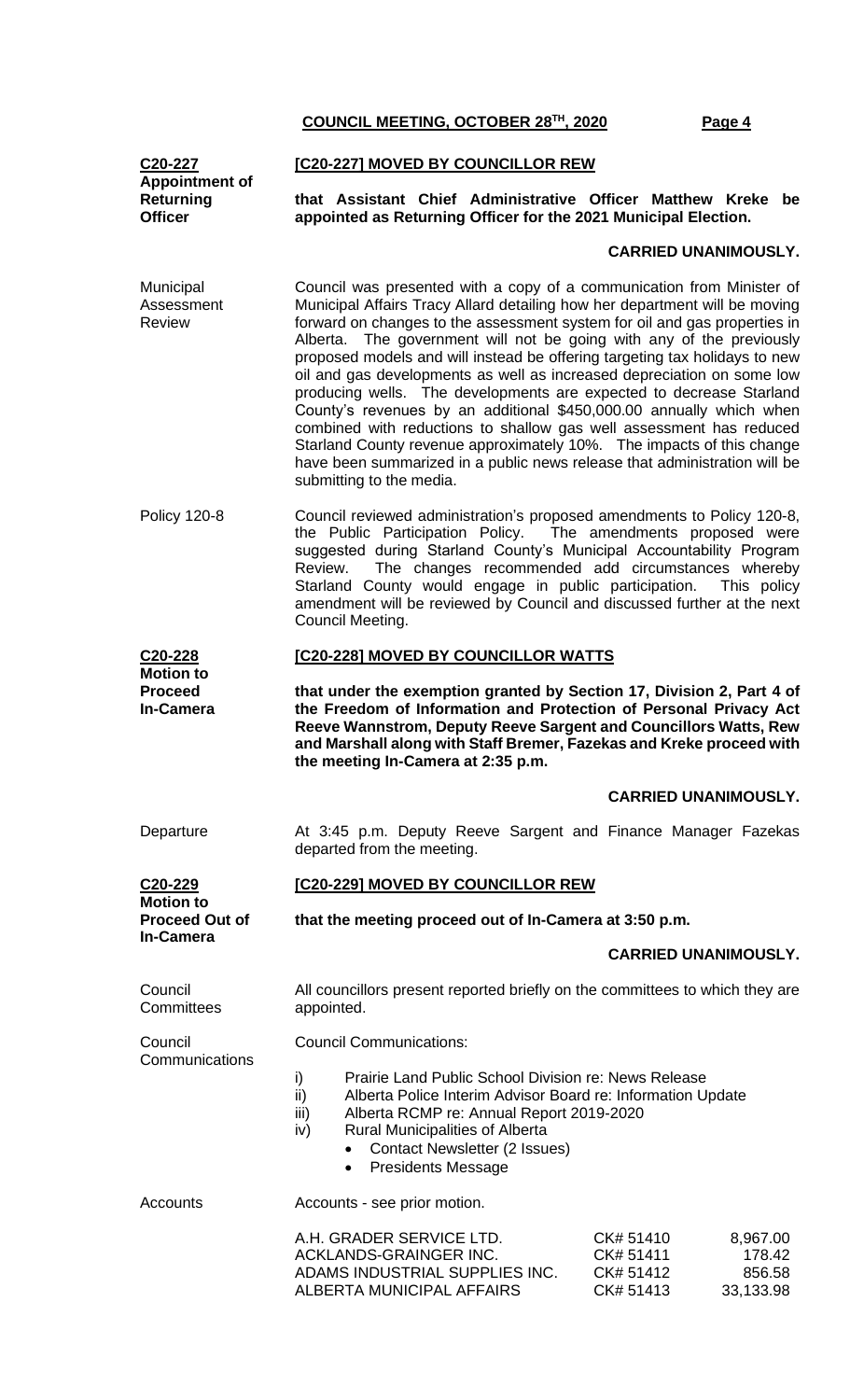| ALBERTA MUNICIPAL DATA SHARING            | CK# 51414 | 200.00    |
|-------------------------------------------|-----------|-----------|
| ALTAGAS UTILITIES INC.                    | CK# 51415 | 1,924.95  |
| <b>AUTO VALUE PARTS - DRUMHELLER</b>      | CK# 51416 | 1,897.09  |
| <b>BARRON, FRANCIS</b>                    | CK# 51417 | 906.50    |
| BURT, EDWIN L.                            | CK# 51418 | 150.00    |
| CIMA CANADA INC.                          | CK# 51419 | 771.75    |
| <b>CINTAS CANADA LIMITED</b>              | CK# 51420 | 414.64    |
| <b>DG FRAMES STORE</b>                    | CK# 51421 | 3,766.35  |
| DRUMHELLER EQUIPMENT SALES                | CK# 51422 | 99.75     |
| EAST CENTRAL GAS CO-OP LTD.               | CK# 51423 | 206.95    |
| <b>ENMAX</b>                              | CK# 51424 | 10,207.19 |
| FOURLANE FORD SALES LTD.                  | CK# 51425 | 66.41     |
| <b>FRESON BROS DRUMHELLER</b>             | CK# 51426 | 206.14    |
| FRONTIER CONSTRUCTION PRODUCTS CK# 51427  |           | 2,398.41  |
| <b>GREATWEST KENWORTH LTD.</b>            | CK# 51428 | 992.82    |
| HI-WAY 9 EXPRESS LTD.                     | CK# 51429 | 383.92    |
| <b>HODGE, ROGER</b>                       | CK# 51430 | 4,897.90  |
| <b>IMAGE CRAFTER SIGNS INC.</b>           | CK# 51431 | 157.50    |
| <b>INTERLOCK IT INC.</b>                  | CK# 51432 | 7,443.53  |
| <b>KNEEHILL COUNTY</b>                    | CK# 51433 | 4,635.00  |
| <b>LAPP</b>                               | CK# 51434 | 20,441.20 |
| <b>LOOMIS EXPRESS</b>                     | CK# 51435 | 159.75    |
| MARSHALL, MURRAY                          | CK# 51436 | 5,869.71  |
| MURRAY, PATRICK D. & BARBARA              | CK# 51437 | 540.00    |
| <b>NETAGO</b>                             | CK# 51438 | 320.00    |
| PRIMROSE, BRAD                            | CK# 51439 | 8,676.31  |
| <b>QUEST FABRICATION</b>                  | CK# 51440 | 67.95     |
| RECEIVER GENERAL OF CANADA                | CK# 51441 | 40,585.42 |
| RIEP, GLEN                                | CK# 51442 | 1,222.10  |
| <b>RMA FUEL</b>                           | CK# 51443 | 10,376.75 |
| ROCKY MOUNTAIN PHOENIX                    | CK# 51444 | 1,733.72  |
| SAFETY CODES COUNCIL                      | CK# 51445 | 225.00    |
| SAMUEL PLUMBING & HEATING LTD.            | CK# 51446 | 241.50    |
| SHRED-IT INTERNATIONAL ULC                | CK# 51447 | 258.48    |
| STANTEC CONSULTING LTD.                   | CK# 51448 | 21,156.25 |
| STARLAND REGIONAL WATER                   | CK# 51449 | 1,089.18  |
| <b>SUN LIFE ASSURANCE COMPANY</b>         | CK# 51450 | 17,769.31 |
| <b>TELUS</b>                              | CK# 51451 | 636.70    |
| TELUS MOBILITY INC.                       | CK# 51452 | 186.27    |
| <b>VILLAGE OF DELIA</b>                   | CK# 51453 | 207.00    |
| <b>WANNSTROM, STEVE</b>                   | CK# 51454 | 268.75    |
| <b>WATER PURE &amp; SIMPLE</b>            | CK# 51455 | 36.00     |
| <b>WATTS, JACKIE</b>                      | CK# 51456 | 2,282.04  |
| WESTVIEW CO-OPERATIVE ASSN LTD.           | CK# 51457 | 1,008.56  |
| WOLF, TRACY                               | CK# 51458 | 1,305.00  |
| WOLF, TRACY & MONTGOMERY, CINDY CK# 51459 |           | 2,620.50  |
| <b>WOLSELEY WATERWORKS</b>                | CK# 51460 | 1,172.05  |
| <b>XYLEM CANADA COMPANY</b>               | CK# 51461 | 2,518.32  |
|                                           |           |           |

 **Sub-Total: \$ 227,836.60**

 **TOTAL: \$ 227,836.60**

#### **C20-230 [C20-230] MOVED BY COUNCILLOR REW**

**Adjournment**

**that the meeting be adjourned at 4:05 p.m.**

**CARRIED UNANIMOUSLY.**

*The next meeting of the Council of Starland County is to be held on Tuesday, November 10th, 2020, at the Starland County Administration Building in Morrin, Alberta, commencing at 9:00 a.m.*